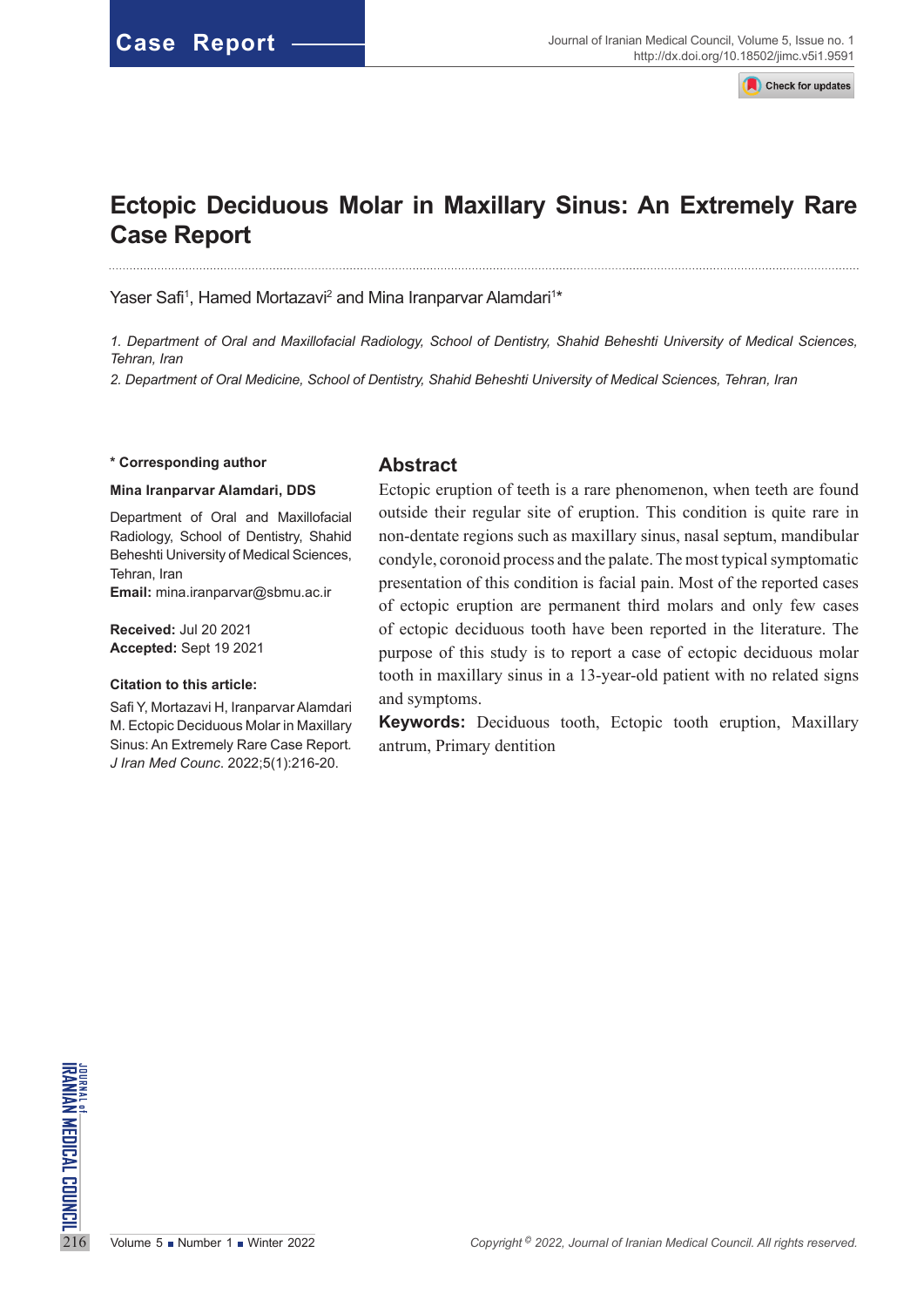## **Introduction**

Eruption of teeth in locations distant from their regular site of development is called ectopic eruption (1). In clinical practice, ectopic eruption is often observed within the dentate region, but such a condition in the non-dentate areas like maxillary sinus is very rare (2). In addition, ectopic deciduous tooth is quite rare during the development of primary dentition. To the best of our knowledge, there was only one reported case in the literature regarding ectopic deciduous tooth in the maxillary sinus (3). According to a recent study by Lombroni *et al*, they found 51 cases with ectopic teeth in the maxillary sinus, of which 53% were female, with mean age of 28.36 years. The youngest and oldest patients were 3 and 72 years, respectively. Most of the reported cases of ectopic eruption were third molars and there was no report of deciduous tooth in maxillary sinus. Based on the position, the number of cases in the right and left sinuses was almost equal and they occupied different sites of the sinus such as antrum, floor, root, superomedial and anterosuperior aspects, and posterior and anterolateral walls (4). This condition may emerge due to the developmental discrepancies such as cleft palate, genetic factors, trauma, rhinogenic or odontogenic infections, pathological processes like large cysts which displaced tooth buds to the various areas, and iatrogenic events (3-5). The ectopic tooth in the maxillary sinus may be asymptomatic for years until patient undergoes radiographic examination for any reason; however, it may lead to sinusitis, oro-antral fistula, headache, facial pain, nasal obstruction, and swelling of the face (6,7). The purpose of this report is to present a case with total impaction of the second maxillary deciduous molar in the maxillary sinus and clinical missing of the second premolar.

#### *Case presentation*

A 13-year-old male patient was referred to our radiology clinic with eruption failure of the permanent maxillary right second premolar tooth (#4 in universal system), while the contralateral second premolar was erupted at the age of 12. Patient had no related symptoms in the right side of face. No signs of redness or swelling of the overlying mucosa was observed in intraoral examination and the medical history of patient was non-contributory.

Panoramic radiograph revealed signs of an ectopic tooth in maxillary sinus. CBCT scan was performed with Scanora 3D (Sordex, Finland, FOV 6 x 6 *cm*, voxel size 150  $\mu$ *m*) for further investigation. The second premolar was detected as an impacted tooth in contact with apical third of root of the first premolar. The impacted tooth was reduced in size (microdontia) and had caused root resorption of the first premolar. CBCT reports also represented a small odontoma adjacent to the impacted second premolar. A round radiopaque entity was detected in follicular space of un-erupted right third molar, as an incidental finding (Figure 1). Examination of the maxillary sinus revealed the presence of ectopic primary second molar attached to the anterior and medial walls of the right maxillary sinus, with severe internal resorption (Figure 2). Patient was referred to the oral and maxillofacial surgeon and orthodontist. The ectopic tooth was planned to be extracted under general anesthesia. Although the patient was explained about the consequences of retaining the impacted ectopic tooth in the sinus, his parents refused the treatment plan and therefore, the patient was advised to be on regular clinical and radiographic follow-ups.

## **Discussion**

Formation of deciduous tooth starts as early as 6th week intra-uterine with the development of dental lamina. Then the ectodermal layer proliferation begins to form the permanent dentition between 5th and 10th post-natal months (2). It is a complex and multistep event in which the interaction between the oral epithelium and the underlying mesenchymal tissue plays a vital role. Therefore, any abnormal tissue interaction during odontogenesis may result in ectopic tooth development and eruption (2,6). Terms ectopic and impacted are referred to as two different types of tooth eruption disturbances, sometimes used incorrectly and interchangeably. Dental impaction focuses on inability of eruption, and ectopic tooth is referred to as abnormal position of development (8).

Suggested factors possibly involved in submersion of deciduous teeth are anklyosis, congenitally missing permanent teeth, defects in the periodontal membrane, trauma, injury of the periodontal ligament,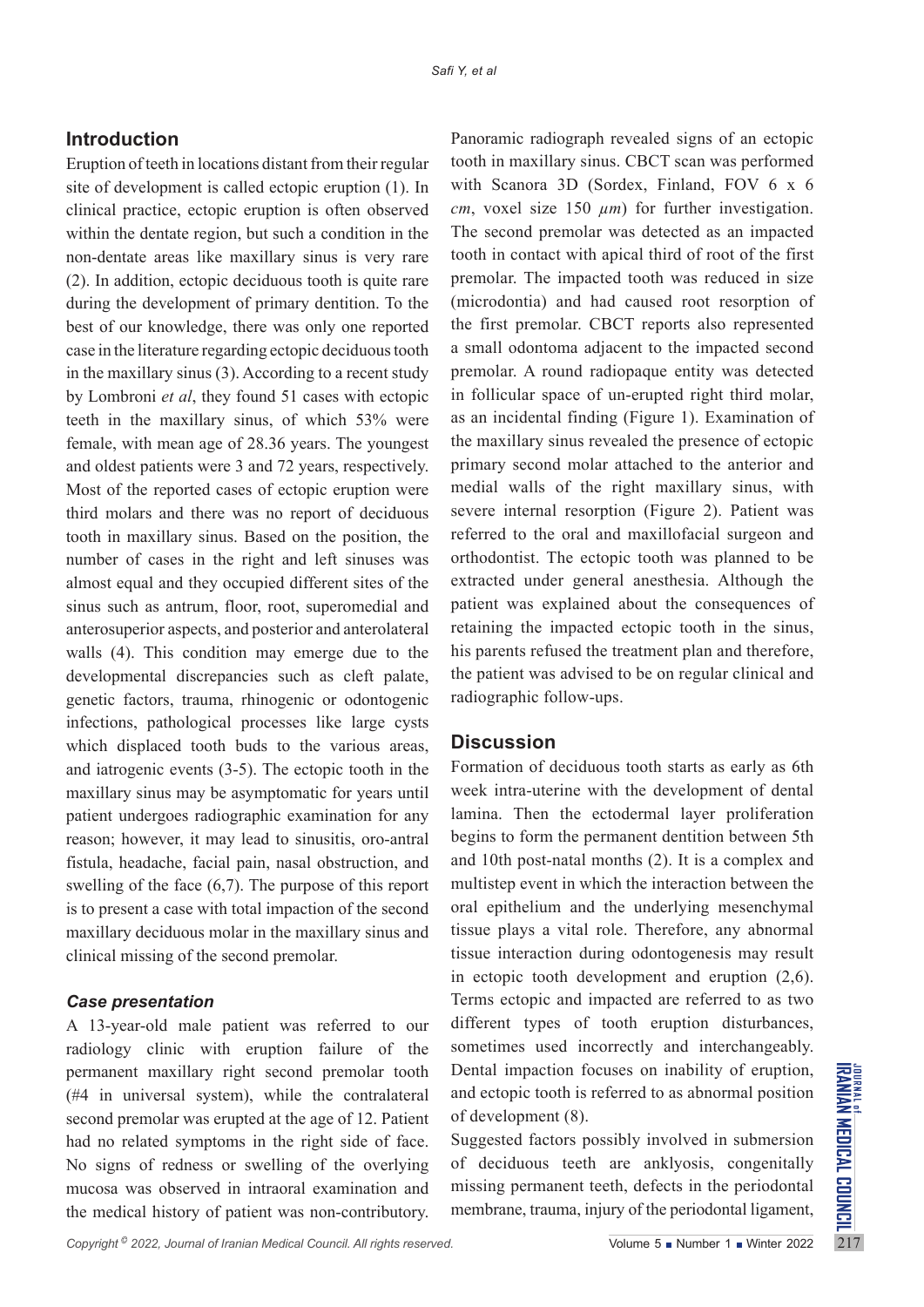

**Figure 1.** Axial (A), Cropped reconstructed Panorex with Hash lines (B), Cropped reconstructed Panorex without Hash lines (C), and Crosssectional views (D) of CBCT scan demonstrating the Microdontia of impacted second premolar, Root resorption in first premolar (white arrowhead), presence of Odontoma inferior to the impacted second premolar (black arrowhead) and focal radiopacity in follicular space of un-erupted third molar tooth.



**Figure 2.** Coronal (A), Sagittal (B), Axial (C) and reconstructed 3D view of CBCT scan showing the position of ectopic second deciduous molar in maxillary sinus.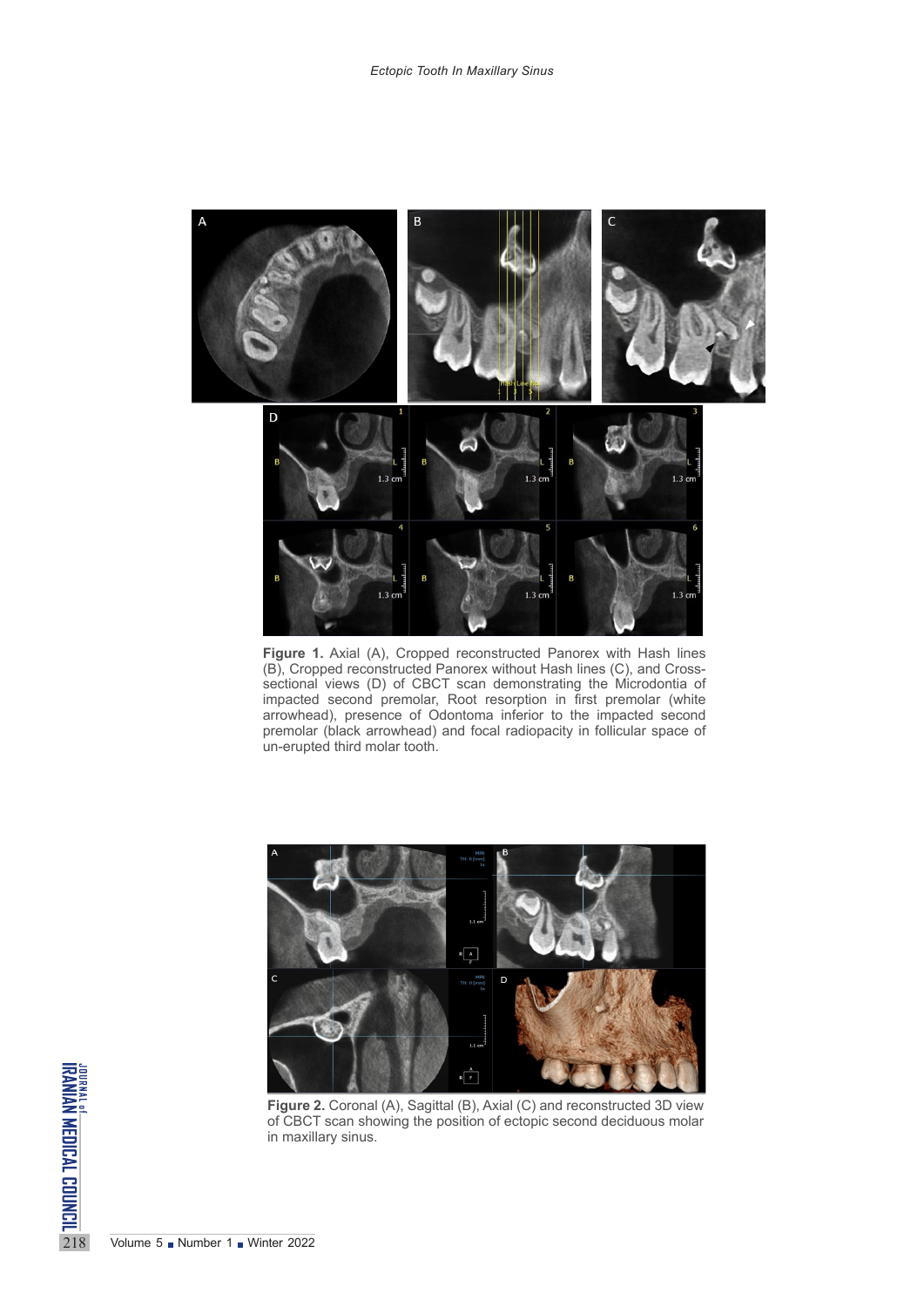precocious eruption of the first permanent molar, defective eruptiveforce, or a combination of the sefactors Permanent, supernumerary and primary teeth may develop in maxillary sinus as ectopic tooth, (9) but presence of ectopic deciduous tooth is extremely rare. Etiology of this condition can be multifactorial with both general and local factors such as abnormal position of the tooth bud, defects in the periodontal membrane, trauma, injury of the periodontal ligament, iatrogenic origin, congenitally missing permanent teeth, odontogenic tumors, cleft lip-palate or a combination of these factors (2,3). Wang *et al* reported a case of impacted primary molar, in maxillary sinus of a patient with cleft lip/palate. On long-term radiographic follow-ups, they observed resorption of the affected tooth (10). Development of tooth in maxillary sinus could be explained by the history of cleft lip/palate. In the current study, we present a case with clear familial history, but severe internal resorption of dental structures was evident in our case as in the case reported by Wang *et al*.

In addition, it is mentioned that the occurrence of ectopic teeth may be due to aberrant processes related to the extension of dental ridge into regions beyond the alveolar process such as palate and maxillary sinus, possibly since the jaw bones are the natural origins of teeth and the palate and maxillary sinus are anatomically proximal to the alveolus. On the other hand, ectopic teeth may be in association with abnormal development of the dental lamina and tooth germ. The tooth bud is composed of dental lamina ingrowth and mesenchymal tissue concentration. Mesenchymal tissue in the jawbones is derived from neural crest cells that migrate from the caudal area of the mesencephalon and the cranial area of the metencephalon. Hence, it can be hypothesized that a discrepancy in the migration of neural crest cells can result in the formation of a tooth bud located far from the normal position (11).

In recent years, many genes related to ectopic eruption of teeth have been described. Blackburn *et al* reported that excess NF-κB induces ectopic odontogenesis in the embryonic incisor epithelium (12). In this regard, Ray *et al* also stated that the presence of ectopic teeth in the inferior nasal concha may be related to the ectopic expression of Sonic Hedgehog (SHH) or Bone Morphogenetic Proteins (BMPs), leading to the

formation of ectopic tooth germs (13). However, the specific genetic and signaling pathways related to the occurrence of ectopic teeth are not clear.

Ectopic tooth in the maxillary sinus may be symptomatic or asymptomatic. Chronic or recurrent sinusitis or purulent discharge from the nose and sometimes elevation of the floor of the orbit has been reported in symptomatic patients (2,5,6). Utilizing panoramic and periapical views, Gündüz *et al* reported a case of total impaction of deciduous maxillary molar within bone at the level of maxillary sinus. The patient complained of spontaneous and repetitive episodes of pain. They reported small communication with antrum, noticed during surgery (3). The case studied in this paper is an asymptomatic ectopic primary tooth, completely enclosed within the sinus, attached to anterior and medial antral walls. Due to the limitations of conventional images and higher accuracy of computed tomographic scans in localizing ectopic teeth and possible associated pathoses, (9) CBCT scan was used in current case to assess the ectopic tooth in all dimensions. Cystic changes are the most significant complications of the impacted teeth. In this regard, dentigerous cyst is the most common dental follicular cyst. It always comprises crown of an impacted, embedded or un-erupted tooth, but sometimes it may be in association with an odontoma (2).

The treatment of an ectopic tooth is determined by the size and the location of the tooth. The acceptable treatment is surgical excision which can be carried out through traditional Caldwell Luc approach, or more conservative trans-nasal extraction or endoscopicallyassisted extraction.

In conclusion, ectopic presentation of deciduous teeth is a rare condition, and few cases have been reported in the literature. The condition generally affects maxillary deciduous molar least often.

## *Data availability*

The data used to support the findings of this study are available from the corresponding author upon request.

## *Ethical approval*

Informed consent was obtained from parents regarding the publication of radiographs.